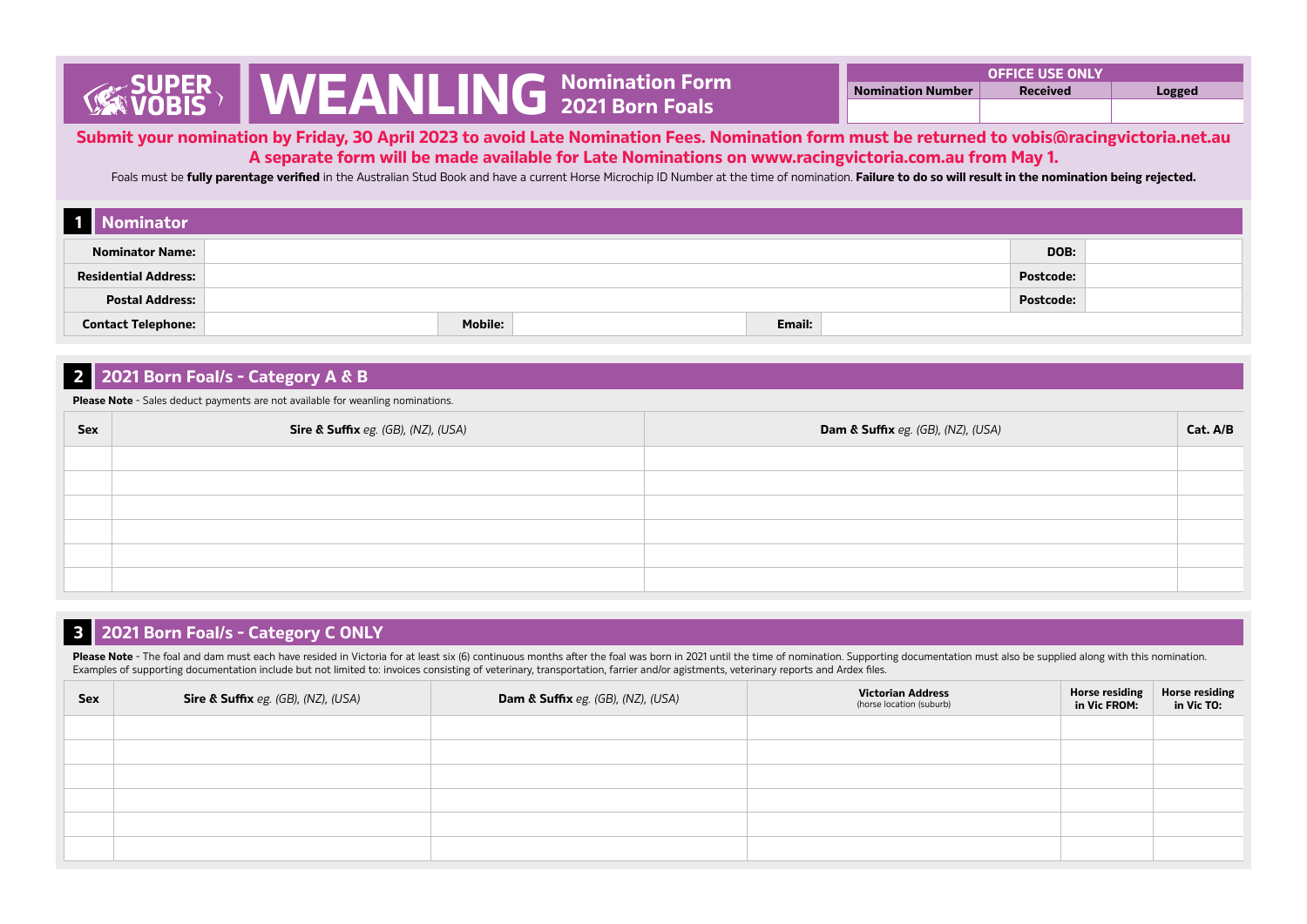# **4 Declaration and Authority**

#### **Nominator Declaration/s**

I acknowledge that I have read and understood the Super VOBIS Terms & Conditions located at **www.racingvictoria.com.au/super-vobis**. I declare that this/these nomination(s) shall be subject to the Super VOBIS Terms & Conditions as administered by Racing Victoria (RV) and to the Rules of Racing available on the Racing Victoria website at

**www.racingvictoria.com.au/the-sport/racing/rules-of-racing.**

#### **Victorian Breeder/Nominator Declaration (applicable if nominating for Category C)**

I acknowledge that these nominations must be at least 50% owned by a Victorian based breeder at the time of the foal's birth and that the foal and dam must each have resided in Victoria for at least 6 (six) continuous months between the date the foal was born and the date of this nomination.

I have also supplied sufficient documentation that verifies the nomination meets the Category C criteria.

**I authorise RV to deduct the relevant nomination fee from the payment details provided at Part 6 of this form. If payment cannot be successfully deducted, RV will invoice me the nomination fee and a \$50.00 administration fee will be applied.**

By signing, the Nominator declares that he or she has the authority to make this nomination on behalf of any or all co-owners (if applicable) and that it remains the responsibility of the Nominator to distribute any Super VOBIS bonuses won to the co-owners.

I acknowledge that Racing Victoria Limited (ACN 096 917 930) is collecting my personal information provided on this form for the purpose of processing my nomination for the Super VOBIS Scheme, administration of that scheme, and promotion of Racing Victoria's VOBIS programs. If you do not provide your personal information, we may not be able to process your nomination.

Racing Victoria may also disclose your personal information to Racing Australia Limited (ABN 89 105 994 330 21) in order for it to perform its role under the Australian Rules of Racing and other Principle Racing Authorities (as defined in the Rules of Racing) for the purpose of the administration of thoroughbred racing in Australia.

We otherwise use, disclose and handle your personal information in accordance with our Privacy Policy available here: **www.racingvictoria.com.au/privacy-policy.** If you are concerned about a possible interference with your privacy, please contact Racing Victoria's Privacy Officer at **privacyofficer@racingvictoria.net.au.** Privacy complaints to Racing Victoria must be made in writing.

|                  | <b>Name of nominator</b> |
|------------------|--------------------------|
|                  |                          |
|                  |                          |
| <b>SIGN HERE</b> |                          |
|                  | <b>Signature</b>         |
|                  | <b>Date</b>              |

## **5 Registration Declaration - Hobbyist / GST Registered**

As per Australian Taxation Office guidelines 'GST for the racing industry' (accessible at www.ato.gov.au); if you are carrying on an enterprise for the purposes of a racing or breeding business then please supply your Australian Business Number (ABN) and tick for GST registered. Alternatively tick Hobbyist.

| <b>Registration Declaration:</b> | Hobbyist |  | <b>GST Registered</b> |  |  |  |  |
|----------------------------------|----------|--|-----------------------|--|--|--|--|
| Name:                            |          |  |                       |  |  |  |  |
| ABN:                             |          |  |                       |  |  |  |  |

| 6 | <b>Payment details</b>    |                                                                                                                                 |
|---|---------------------------|---------------------------------------------------------------------------------------------------------------------------------|
|   | <b>Type</b>               | If paying via rebate, please supply<br>Rebate<br><b>Mastercard</b><br><b>Visa</b><br><b>Cheque</b><br>the rebate voucher number |
|   | <b>Rebate Voucher No.</b> |                                                                                                                                 |
|   | <b>Card Number</b>        |                                                                                                                                 |
|   | <b>Expiry date</b>        |                                                                                                                                 |
|   | <b>Cardholder Name</b>    |                                                                                                                                 |
|   | <b>CVN</b>                |                                                                                                                                 |
|   |                           |                                                                                                                                 |
|   |                           |                                                                                                                                 |
|   | <b>Signature</b>          |                                                                                                                                 |
|   | Amount \$                 |                                                                                                                                 |

## **EFT Details for Nominator**

To enable us to pay any future Super VOBIS nominator bonuses to the nominator, please provide bank details below:

| <b>Bank</b>           |  |  |  |  |  |
|-----------------------|--|--|--|--|--|
| <b>Account Name</b>   |  |  |  |  |  |
| <b>BSB</b>            |  |  |  |  |  |
| <b>Account Number</b> |  |  |  |  |  |

It is your responsibility to keep your bank details up to date. Please email **vobis@racingvictoria.net.au** to provide updates and/or for further information.